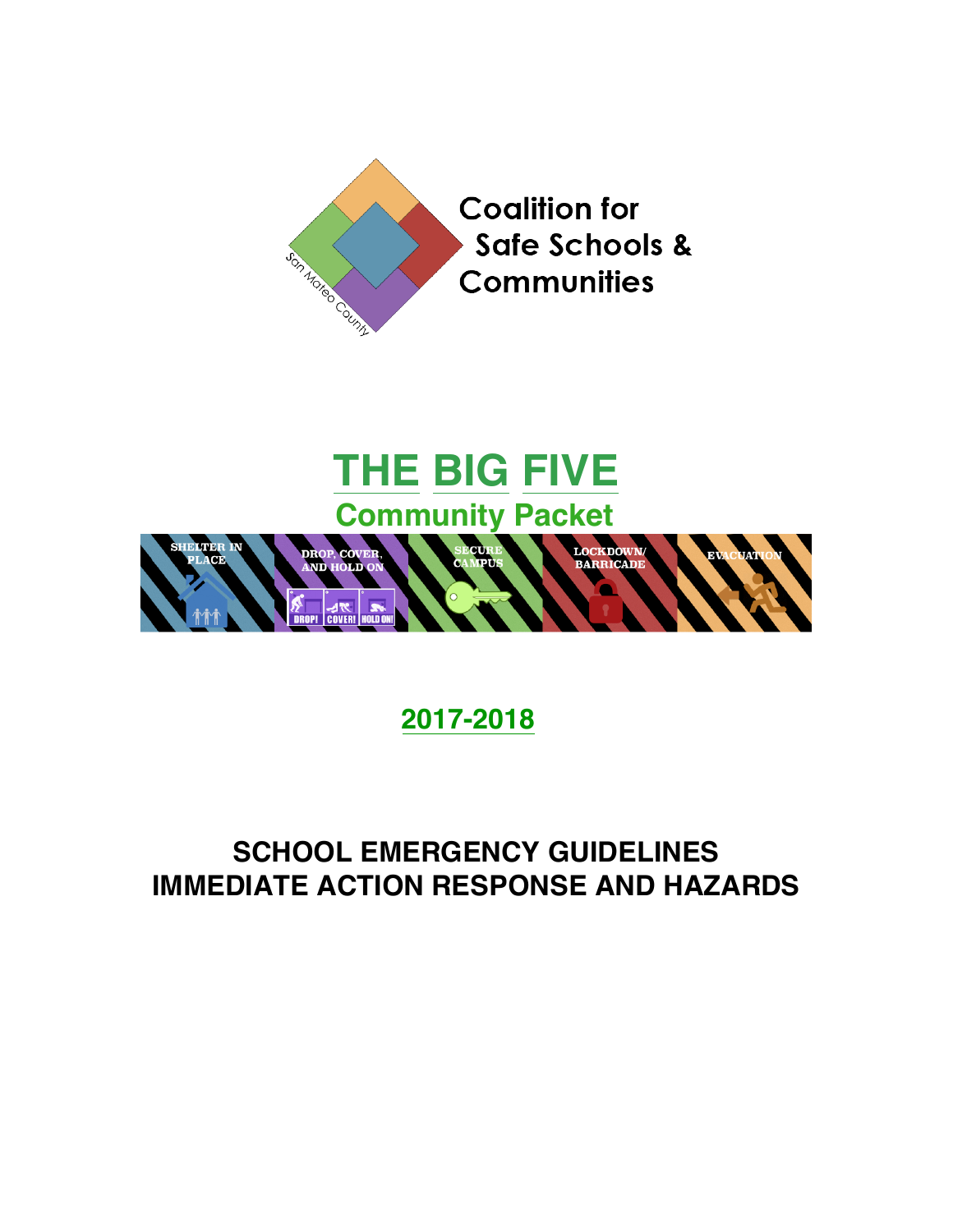# **DISASTER SERVICE WORKER**

California Government Code, Section 3100, Title 1, Division 4, Chapter 4 states that public employees are Disaster Service Workers subject to such disaster service activities as may be assigned by their superiors or emergency service commanders. The term "public employees" includes all persons employed by the state or any county, city, city and county, state agency or public district. The law applies in the following cases:

- $\Box$  When a local emergency is proclaimed
- $\Box$  When a state of emergency is proclaimed
- $\Box$  When a federal disaster declaration is made

#### **WHAT DOES A DISASTER SERVICE WORKER DO?**

- $\Box$  Public employees serving in the role of Disaster Service Workers may be asked to do jobs other than their usual duties for periods exceeding normal work hours
- $\Box$  Employees may be scheduled in shifts and asked to return to the work site at hours outside the normal work day
- $\Box$  Disaster Service Workers will be deployed within the Incident Command System and may perform a variety of duties including oversight of shelter care, communications, logistics, first aid and comfort, or community support and safety

When pressed into disaster service, employees' Workers' Compensation coverage becomes the responsibility of state government (OES), but the employer pays the overtime. These circumstances apply only when a local or state emergency is declared.

To provide effective support as a Disaster Service Worker, employees must have the confidence that they have prepared their own families to deal with emergencies in their absence. The time and energy a staff member commits to being prepared at home will provide the best assurance that they are capable of dealing with the emergency situation at the school site.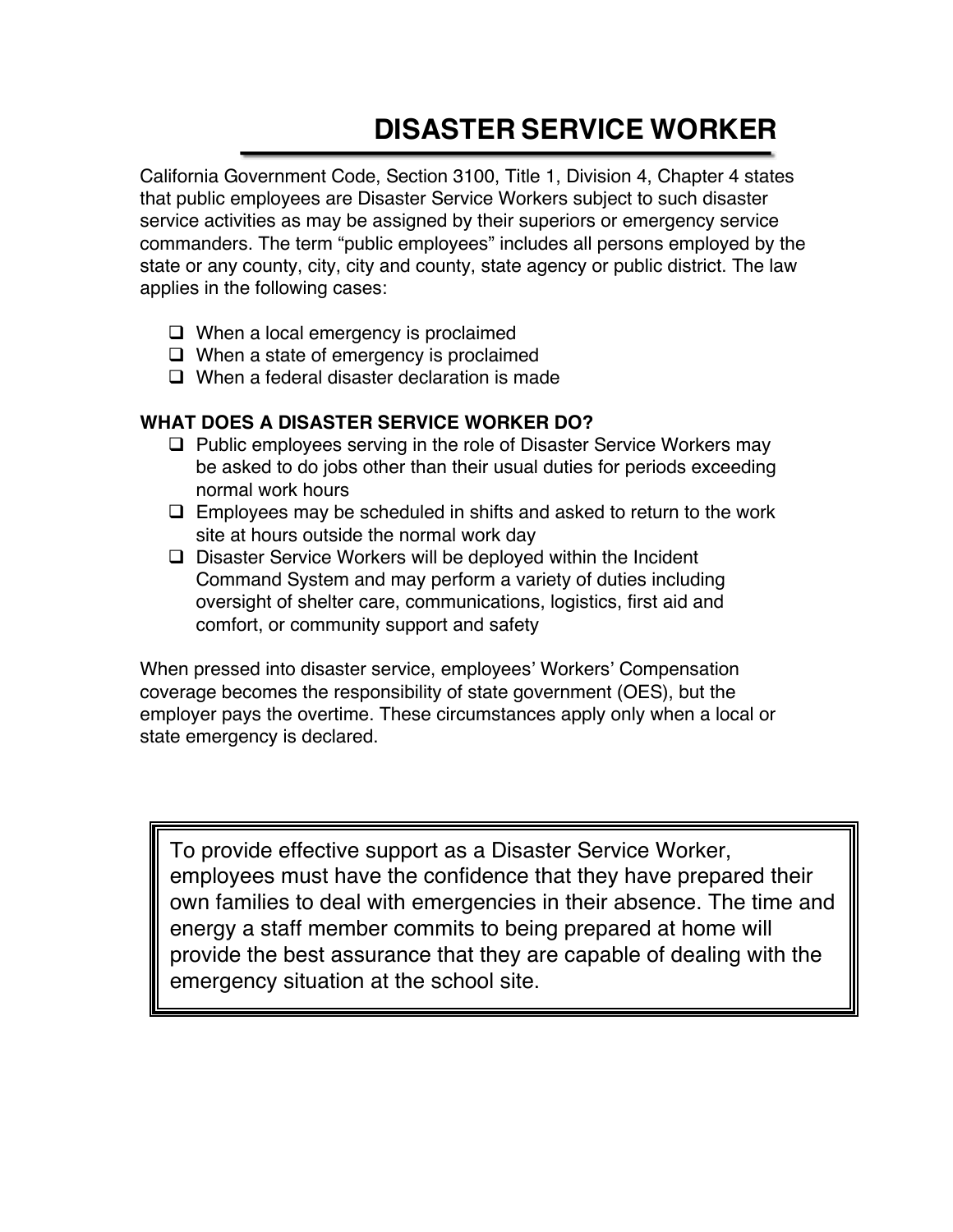When calling 911 be prepared to remain on the phone and answer specific questions. In order to complete an accurate assessment of the situation, the 911 Dispatcher must obtain as much information as possible to best inform emergency responders and engage the appropriate level of medical response.

#### **WHEN REPORTING AN EMERGENCY**

- $\Box$  Remain calm and speak slowly and clearly
- $\Box$  Be prepared to provide name, location of the incident, and caller's location, if different from the scene of the emergency
- $\Box$  Although caller ID information may transfer immediately to the 911 Dispatcher, it is **not** available in all locations. The 911 Dispatcher will confirm and verify the phone number and address for EVERY call received
- $\Box$  Answer all questions asked by the 911 Dispatcher, even those that seem repetitious
- $\Box$  Do not hang up until the Dispatcher says to do so

#### **CALLING 911 FROM A CELL PHONE**

- $\Box$  911 calls from cell phones may need to be transferred to another agency because cell phone calls are often sent to a 911 answering point based on cell radio coverage. Cell coverage areas don't always match political boundaries
- $\Box$  Know your cell phone number and be prepared to give the dispatcher an exact address

**When calling 911, time is of the essence. Remain calm; speak slowly and clearly. The 911 Dispatcher needs to gather the correct information the first time he/she asks for it.**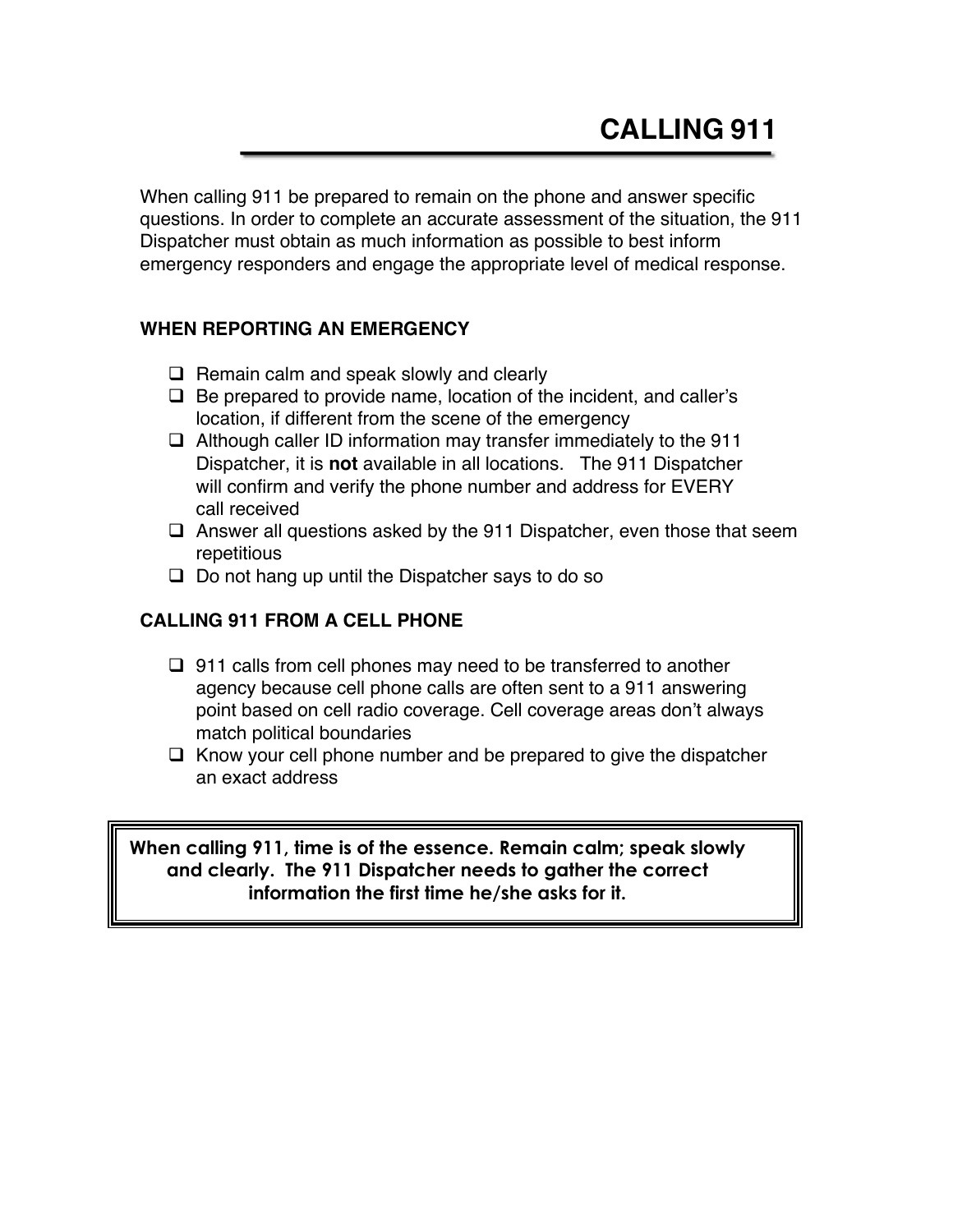# **IMMEDIATE ACTION RESPONSE: THE BIG FIVE**

An Immediate Action Response is a protocol that can be implemented in a variety of different emergency situations. When an emergency occurs, it is critical that staff members take **immediate** steps to protect themselves, their students, and other people on campus. With an Immediate Action Response, staff can follow specific directions without having to learn extensive protocols for each of several dozen different emergency situations.

Staff members must become familiar with each Immediate Action Response and be prepared to perform assigned responsibilities. All students must be taught what to do in the event that any of these response actions is implemented.

| <b>ACTION</b>                              | <b>DESCRIPTION</b>                                                                                                                                                                                                                                                             |
|--------------------------------------------|--------------------------------------------------------------------------------------------------------------------------------------------------------------------------------------------------------------------------------------------------------------------------------|
| <b>SHELTER IN PLACE</b>                    | Implement to isolate students and staff from the outdoor<br>environment and provide greater protection from<br>external airborne contaminants or wildlife. Close windows<br>and air vents and shut down air conditioning/heating units                                         |
| <b>DROP, COVER &amp;</b><br><b>HOLD ON</b> | Implement during an earthquake or explosion to protect<br>building occupants from flying and falling debris                                                                                                                                                                    |
| <b>SECURE CAMPUS</b>                       | Initiate for a <b>potential threat</b> of danger in the surrounding<br>community. All classroom/office doors are closed and<br>locked and all students and staff remain inside until<br>otherwise directed. Instruction continues as planned                                   |
| <b>LOCKDOWN/</b><br><b>BARRICADE</b>       | Initiate for an immediate threat of danger to occupants of<br>a campus or school building and when any movement will<br>put students and staff in jeopardy. Once implemented, no<br>one is allowed to enter or exit rooms for any reason<br>unless directed by law enforcement |
| <b>EVACUATION</b>                          | Implement when conditions outside the building or off-site<br>are safer than inside or on-site. Requires moving or<br>directing students and staff to move from school buildings<br>to a pre-determined safe location                                                          |
|                                            |                                                                                                                                                                                                                                                                                |

#### **IMMEDIATE ACTION RESPONSE: THE BIG FIVE**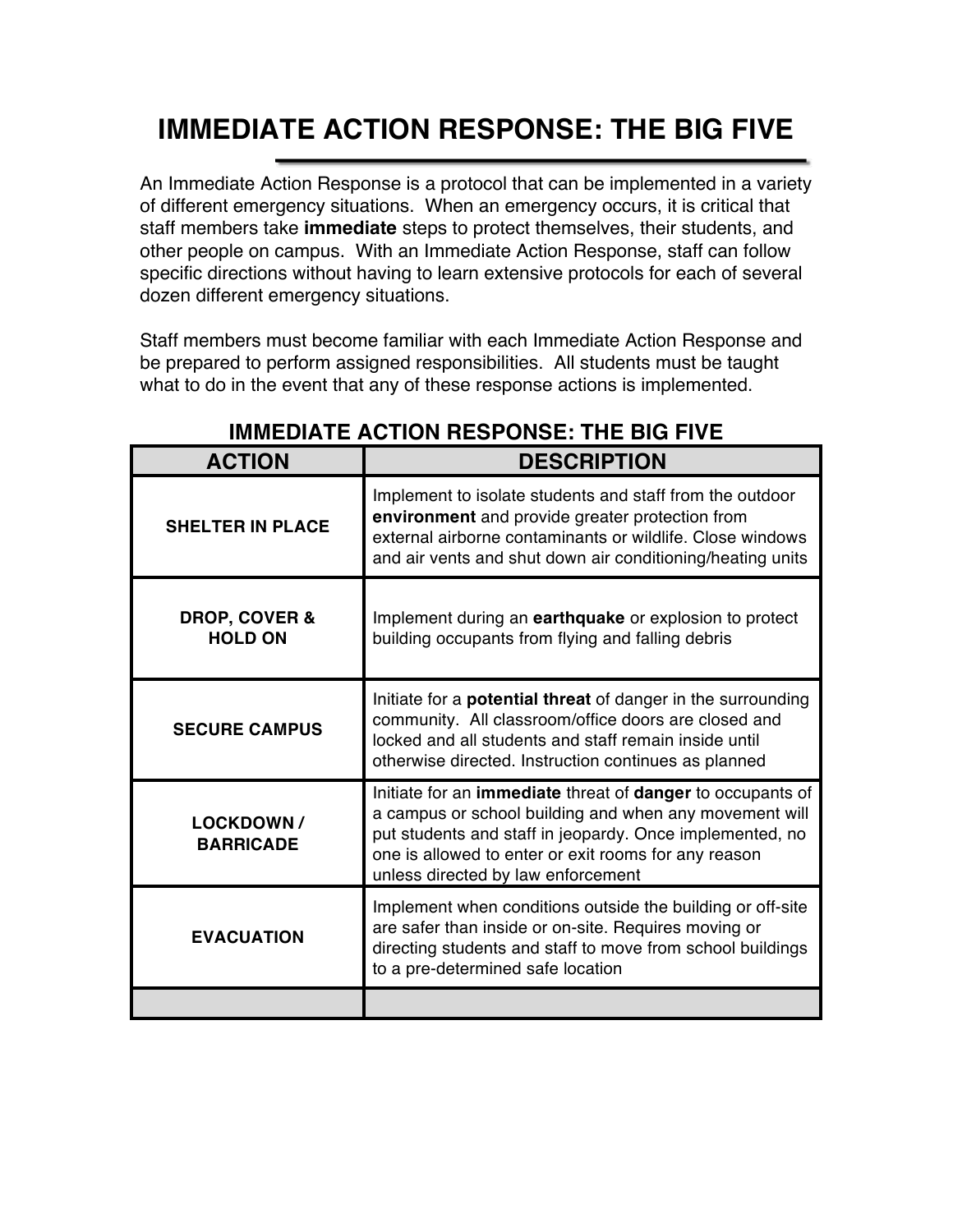**SHELTER IN PLACE** is a short-term measure implemented to isolate students and staff from the outdoor environment and prevent exposure to airborne contaminants or threats posed by wildlife or other hazards. The procedures include closing and sealing doors, windows, and vents; shutting down the classroom/building heating, ventilation and air conditioning systems to prevent exposure to the outside air; and turning off pilot lights.

**SHELTER IN PLACE** is considered appropriate for, but is not limited to, the following types of emergencies:

- □ External Chemical Release
- $\Box$  Fire in the Community
- $\Box$  Hazardous Material Spills

A Shelter-in-Place response that is a result of air contamination requires that the HVAC systems must be shut down to provide protection from outside air. Students and staff may freely move about inside the buildings, but no one should leave the protected space until directed by fire officials, law enforcement, or site administration.

#### **SHELTER IN PLACE:**

- $\Box$  Requires an understanding that all heating, air conditioning, and ventilation systems may be shut down immediately
- $\Box$  Requires an understanding that all pilot lights and sources of flame may need to be extinguished
- $\Box$  Requires an understanding that any gaps around doors and windows may need to be sealed
- $\Box$  Allows for free movement within classrooms or offices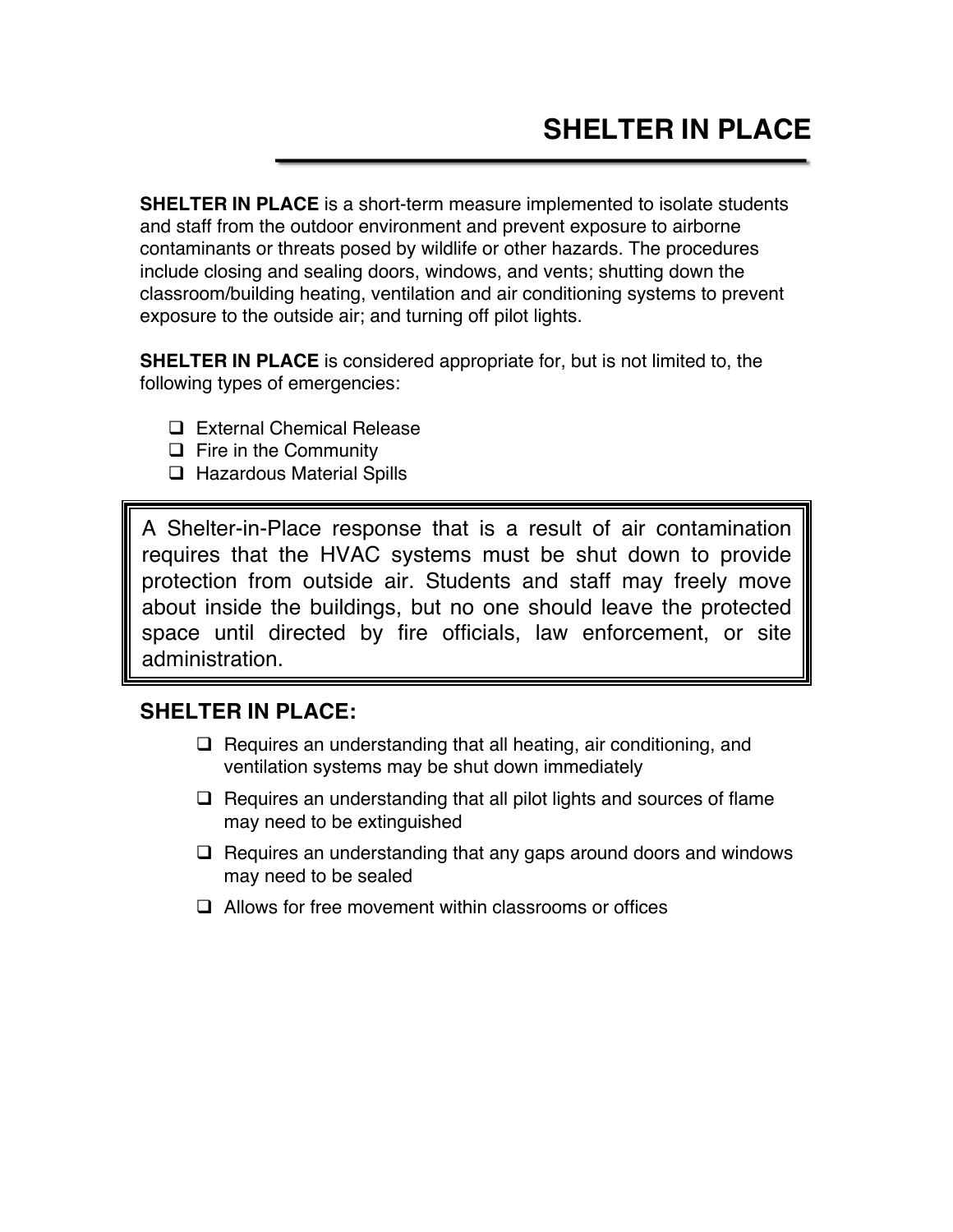# **DROP, COVER AND HOLD ON**

**DROP, COVER AND HOLD ON** is the immediate action taken during an earthquake to protect students and staff from flying and falling debris. It is an appropriate action for, but is not limited to, the following types of emergencies

- $\Box$  Earthquake
- $\Box$  Explosion

In the event of an explosion, earthquake, or other event causing falling debris, immediately "DROP, COVER, and HOLD ON." Students and staff should drop to the floor, duck under a sturdy desk or table, cover the head with arms and hands, and hold onto furniture. Turn away from windows to stay clear of breaking glass. Individuals in wheelchairs can remain in the chair if mobility is limited. Move wheelchair against an interior wall and lock the wheels. Protect head by covering with arms if possible.

#### **DROP, COVER, AND HOLD ON:**

- $\Box$  Must be practiced for immediate and automatic response
- $\Box$  Is the single most useful action to protect oneself in an earthquake
- $\Box$  In the event it is impossible to duck under sturdy furniture, continue to cover face and head with arms and hold onto something sturdy
- $\Box$  Requires an awareness that most injury in earthquakes is the result of breaking glass or falling objects
- $\Box$  Requires an awareness that fire alarms and sprinkler systems may go off in buildings during an earthquake, even if there is no fire
- $\Box$  Requires alert attention to aftershocks
- $\Box$  Requires that staff and students assist those with special needs to ensure safe cover for all
- $\Box$  Evacuate only if there is damage to the building, the building is on fire, or location is in a tsunami zone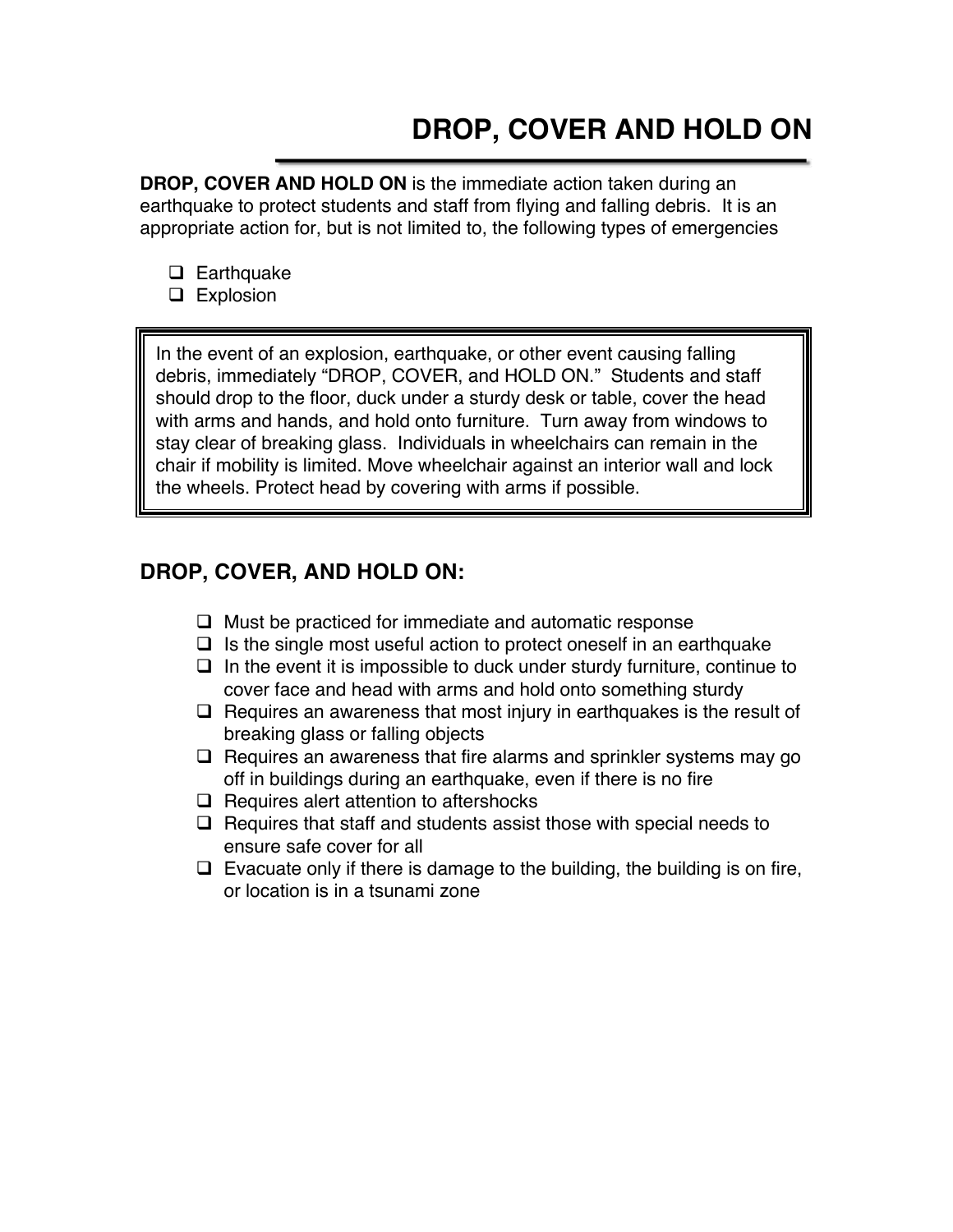**SECURE CAMPUS** is implemented when the threat of violence or police action in the surrounding community requires precautionary measures to ensure the safety of staff and students. When a campus is in **SECURE CAMPUS** status, classroom instruction and/or activity may continue as long as all classroom and office doors are locked and all students and staff remain inside **through the duration of the event**. Outer gates and other entrance/exit points can be closed **(NOT LOCKED)** to deter a potential perpetrator from entering school grounds.

This response is considered appropriate for, but not limited to, the following types of emergencies:

- $\Box$  Potential threat of violence in the surrounding community
- $\Box$  Law enforcement activity in the surrounding community

A **SECURE CAMPUS** response may be elevated to **LOCKDOWN / BARRICADE** in which case instruction immediately ceases and students and staff follow **LOCKDOWN / BARRICADE** procedures.

Secure Campus is a precautionary measure against the threat of potential violence in the surrounding community. Secure Campus requires locking all classroom/office doors and closing entrance and exit points on the school's perimeter. The objective is to protect against a potential threat at large in the community from coming onto campus. Secure Campus differs from Lockdown/Barricade in that it allows classroom instruction to continue.

#### **SECURE CAMPUS:**

- $\Box$  Is intended to prevent a potential community threat from entering campus
- $\Box$  Heightens school safety while honoring instructional time
- □ Requires that **all** exterior classroom / office doors are locked and remain locked
- $\Box$  Is intended to prevent intruders from entering occupied areas of the building
- q Requires that students and staff remain in **SECURE CAMPUS** status until **ALL CLEAR** is issued by School Incident Commander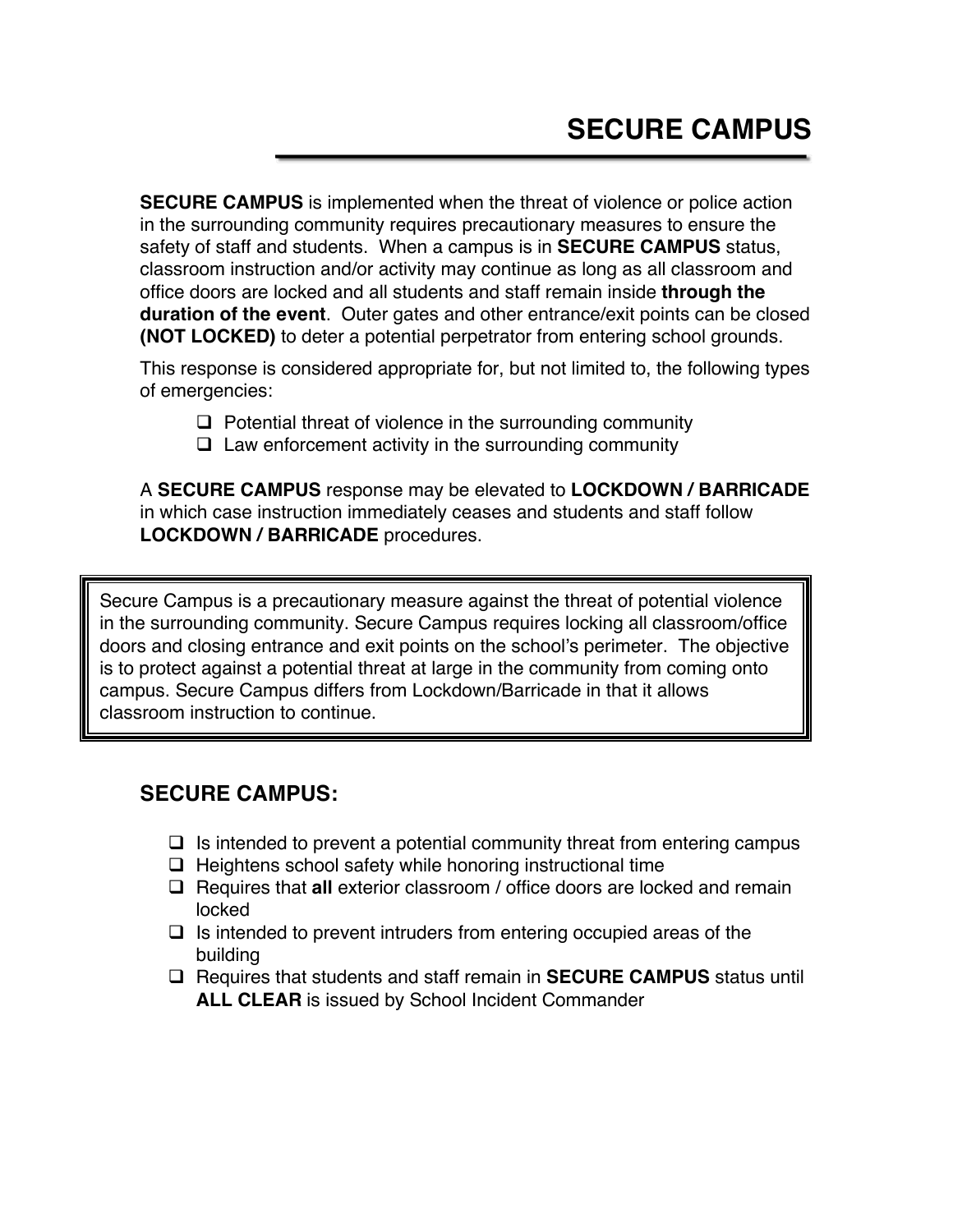**LOCKDOWN / BARRICADE** is implemented when the imminent threat of violence or gunfire is identified on the campus or the school is directed by law enforcement. During **LOCKDOWN / BARRICADE**, students are to remain in designated classrooms or lockdown locations at all times. Do not evacuate until room is cleared by law enforcement or site administration. This response is considered appropriate for, but not limited to, the following types of emergencies:

- $\Box$  Gunfire
- $\Box$  Threat of extreme violence outside the classroom
- $\Box$  Immediate danger in the surrounding community

Lockdown/Barricade is a protective action against human threat while Shelter-in-Place protects against environmental threat. Lockdown/Barricade requires closing and locking doors and barricading with heavy objects. No one is allowed to enter or exit until door-to-door release by Law Enforcement or School Incident Commander. Shelter-in-Place calls for closed, unlocked doors and allows for the free movement of staff and students within the classroom or office.

#### **LOCKDOWN / BARRICADE:**

- $\Box$  Is a response to an immediate danger; it is **not** preceded by any warning
- $\Box$  Demands quick action; an active shooter, for example, can fire one round per second
- $\Box$  Requires common sense thinking under duress; do what must be done to best ensure survival of both students and staff
- $\Box$  If it is possible to safely **get off campus** with students, take that action immediately (Run)
- q If it is not possible to get off campus, **quickly lockdown** inside a safe room and **barricade** the entrance (Hide)
- $\Box$  Once a room is secured, no one is allowed to enter or exit under any circumstances
- $\Box$  In the extreme instance that a Violent Intruder is able to enter a room, occupants should be prepared to fight back (Fight)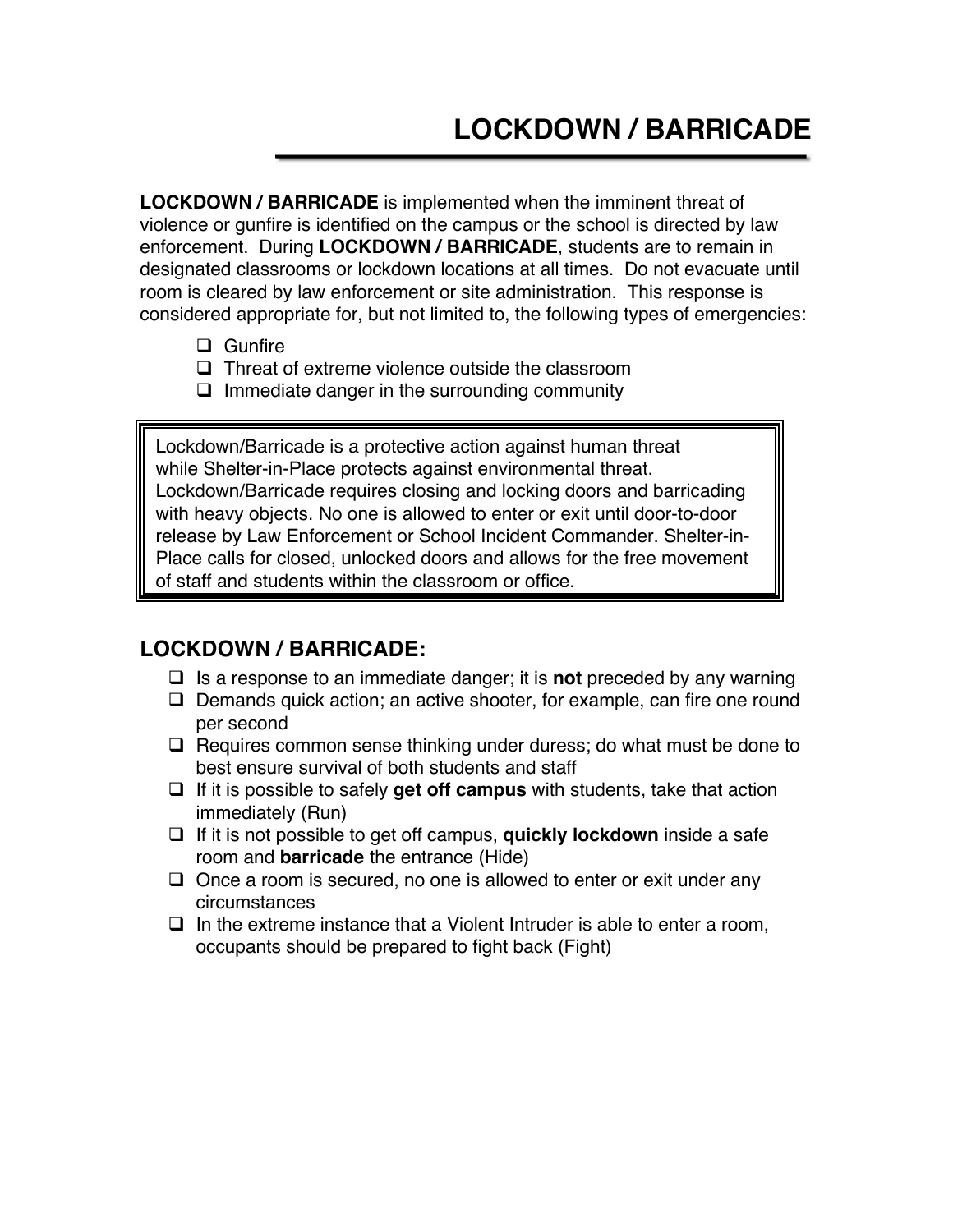#### **"THINK ON YOUR FEET"**

In the event of a Violent Intruder on campus, quick thinking is imperative for survival. Especially when an active threat of violence is present, an individual will have to think on his/her feet to quickly determine the best course of action. These choices may include getting off campus, hiding, implementing Lockdown/Barricade or even, in the most extreme of situations, fighting an assailant. Understanding and practicing these options can help an individual respond decisively and in so doing, best ensure the safety and survival of self, students, and other staff.

In the event of a Violent Intruder on campus, expect to hear noise from alarms, gunfire, explosions and shouting. It is not uncommon for people confronted with a threat to first deny the possible danger rather than respond. Quality training can help individuals think clearly in the midst of a chaotic scene. Proper training should include helping staff recognize the sounds of danger and teaching them to forcefully communicate and take necessary action. These actions would likely include:

#### **Escape / Get Off Campus**

- $\Box$  Only attempt this if you are confident the suspect(s) is not in the immediate vicinity
- $\Box$  Safely get off campus; find a position of cover or safe place for assembly
- $\Box$  Guide/instruct others you encounter on the way to follow you to safety
- $\Box$  Call 911 immediately to report location and request emergency services if necessary
- $\Box$  Once in a safe place stay there

#### **Hide / Lockdown/Barricade**

- $\Box$  Clear all hallways; get students and staff inside immediately
- $\Box$  Once locked and barricaded inside a room, follow all protocols for Lockdown/Barricade as practiced
- $\Box$  Direct all those in the room to remain still and quiet; turn off/silence cellphones
- $\Box$  If unable to find cover inside a secure room, quickly seek out a hiding place on campus

#### **Fight**

- $\Box$  If confronted by an assailant, as a last resort, consider trying to disrupt or incapacitate through aggressive force or by using items in the environment such as fire extinguishers or chairs
- $\Box$  There are documented instances where aggressive action on the part of the victims resulted in stopping the attacker
- $\Box$  Fighting back is NOT an expectation, merely one option for a last resort response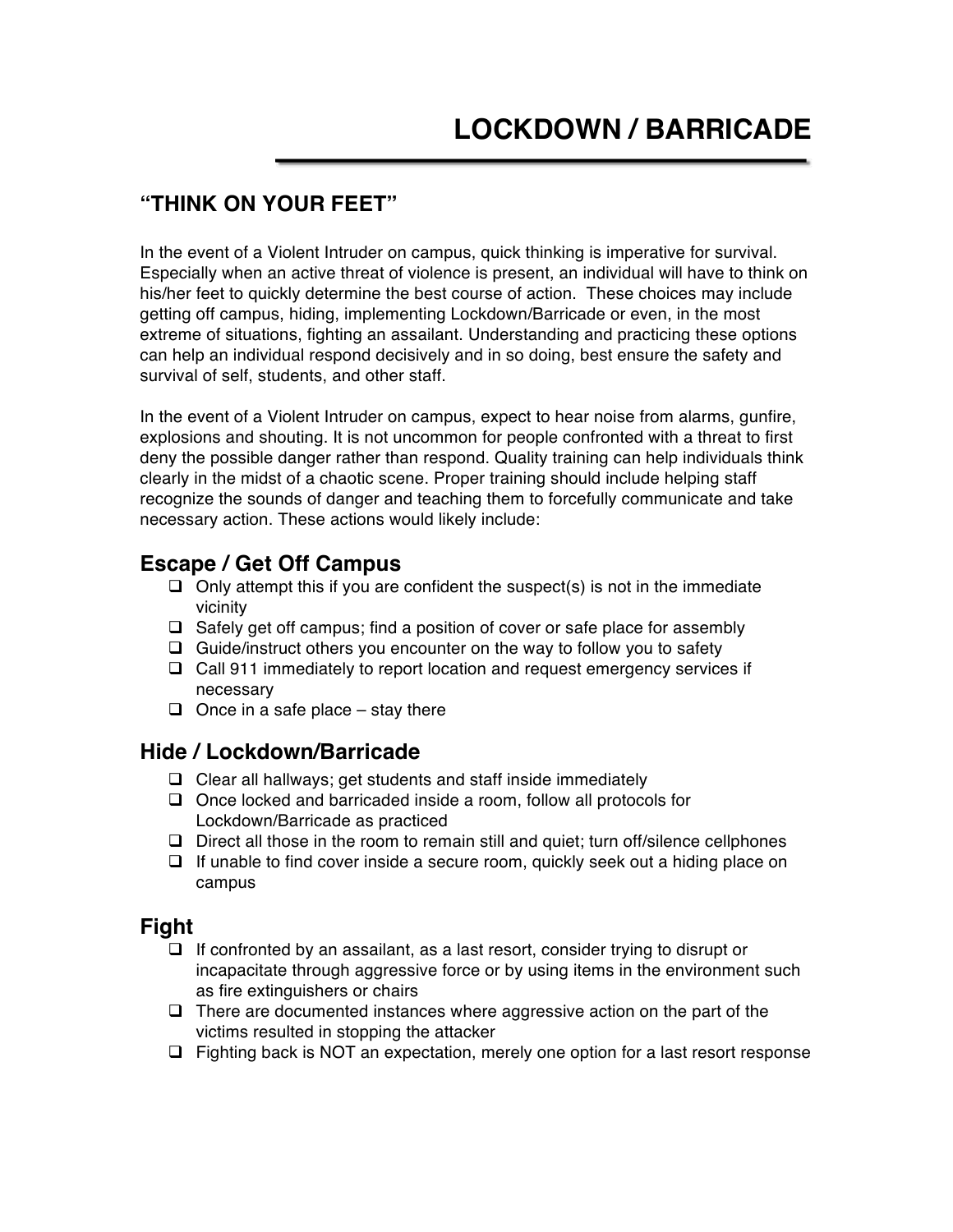**EVACUATION** is implemented when conditions make it unsafe to remain in the building. This action provides for the orderly movement of students and staff along prescribed routes from inside school buildings to a designated outside area of safety.

**EVACUATION** is considered appropriate for, but is not limited to, the following types of emergencies:

- $\Box$  Bomb threat
- $\Box$  Chemical accident
- $\Box$  Explosion or threat of explosion
- $\Box$  Fire
- $\Box$  Earthquake

In the event of an explosion, earthquake, or other event causing falling debris, EVACUATION will be preceded by a "DROP, COVER and HOLD ON" protocol. Students and staff should drop to the floor, duck under a desk or table, cover the head with arms and hands, and hold onto furniture.

#### **EVACUATION:**

- $\Box$  Requires exit from the building to a designated safe site, on-campus or off-site
- $\Box$  May require that students and staff rely on district bus transportation
- $\Box$  May require staff to exit via alternate routes based on circumstances
- $\Box$  Requires that students remain with assigned teachers unless circumstances prohibit that
- $\Box$  Requires that staff and students assist those with special needs to ensure for safe egress of all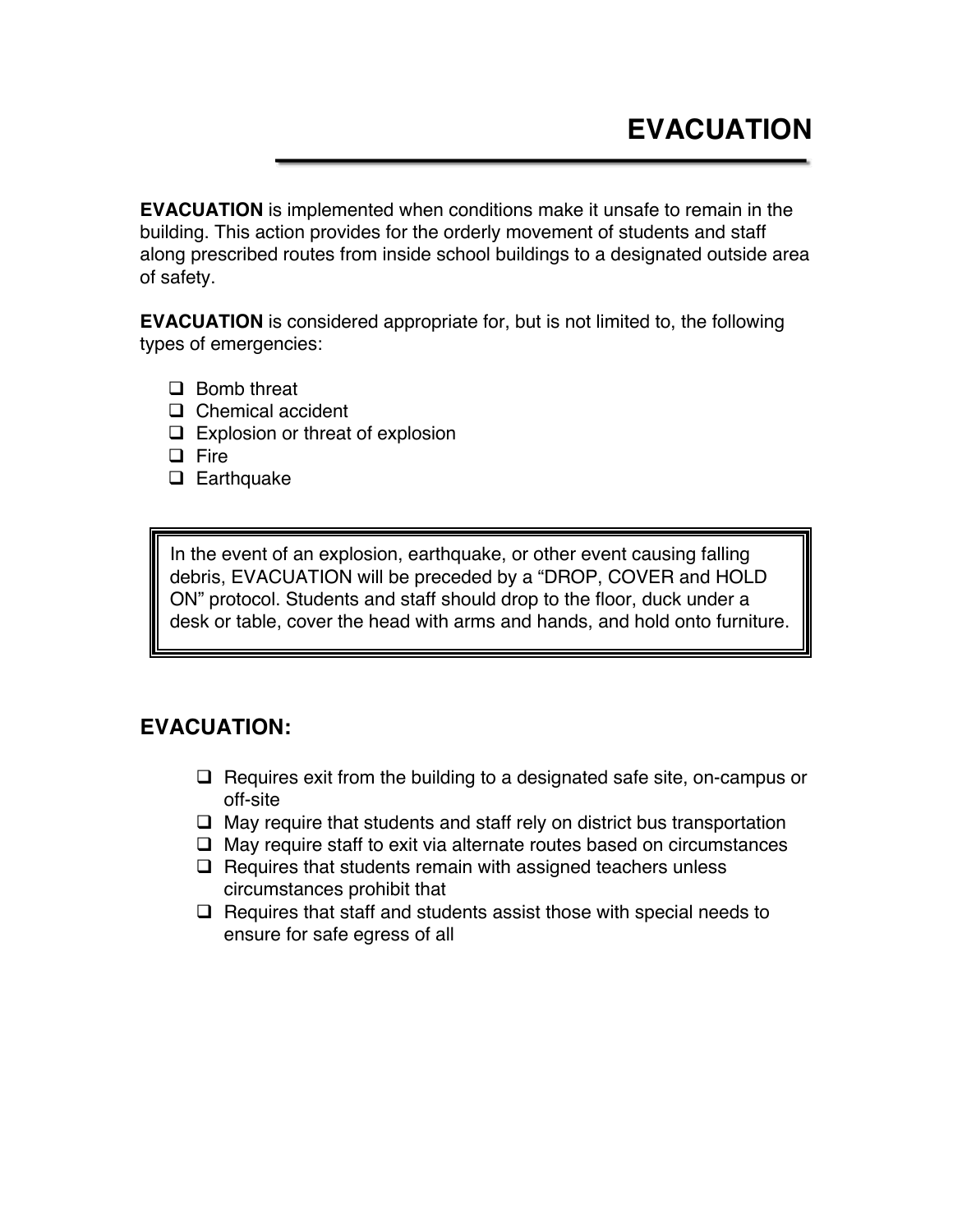## **HOW TO ASSIST THOSE WITH DISABILITIES DURING AN EVACUATION**

The needs and preferences of non-ambulatory individuals will vary. Those at ground floor locations may be able to exit without help. Others may have minimal ability to move, but lifting them may be dangerous. Some non-ambulatory people also have respiratory complications. Oversee their careful evacuation from smoke or vapors if danger is immediate.

#### **To alert visually-impaired individuals:**

- $\Box$  Announce the type of emergency
- $\Box$  Offer arm for guidance
- $\Box$  Tell person where you are going, obstacles you encounter
- $\Box$  When you reach safety, ask if further help is needed

#### **To alert individuals with hearing limitations:**

- $\Box$  Turn lights on/off to gain person's attention -OR-
- $\Box$  Indicate directions with gestures  $-\text{OR-}$
- $\Box$  Write a note with evacuation directions

#### **To evacuate individuals using crutches, canes or walkers:**

- $\Box$  Evacuate these individuals as injured persons
- $\Box$  Assist and accompany to evacuation site, if possible -OR-
- $\Box$  Use a sturdy chair (or one with wheels) to move person -OR-
- $\Box$  Help carry individual to safety

#### **To evacuate individuals using wheelchairs**

- $\Box$  Give priority assistance to wheelchair users with electrical respirators
- $\Box$  Most wheelchairs are too heavy to take downstairs; consult with the affected individual to determine the best carry options
- $\Box$  Reunite person with the wheelchair as soon as it is safe to do so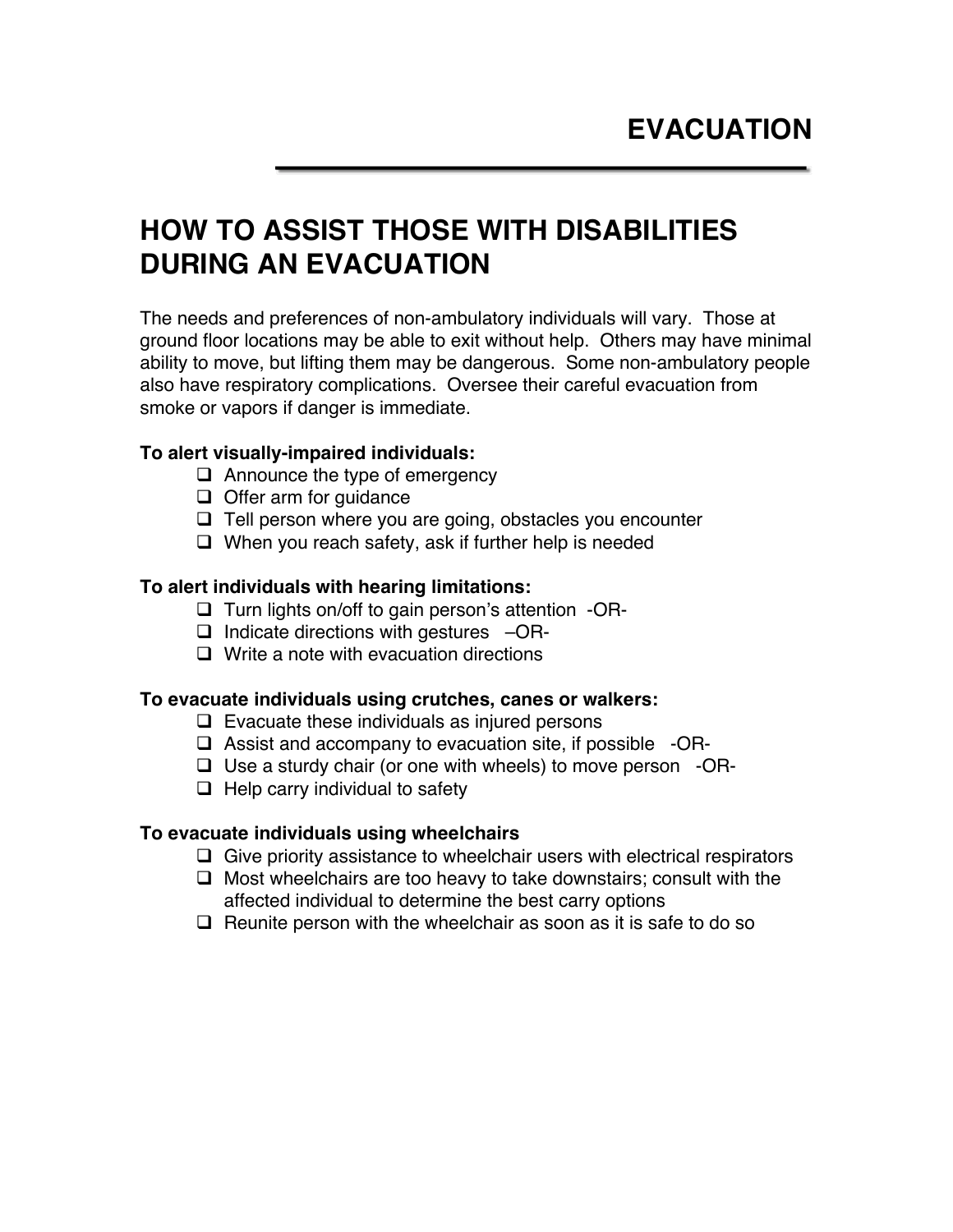Knowledge of the location of existing pipelines near or on school property is essential for preparedness in the event of a hazardous chemical or gas leak. Pipeline markers are generally yellow, black, and red and can vary in shape and size. Excavation is a leading cause of pipeline damage, so it is important to follow strict on-site protocol prior to digging on school property. The facilities supervisor should call 811 to confirm the planned dig location is safe.

All school personnel, including cafeteria managers and custodians, shall immediately report any hazardous chemical or gas odor or leak to the School Incident Commander.

Design school bus routes and student pick-up/drop off locations to avoid contact with pipelines and pipeline rights-of-way. This helps to ensure evacuation routes are safe in a pipeline emergency.

#### **How To Detect a Gas Leak**

**Smell, listen, and always be alert to signs of a gas leak. A gas leak can be detected by a sulfur-like odor, a hissing, whistling, or roaring sound coming from underground or a gas appliance, dirt spraying into the air, or the appearance of dead vegetation in an otherwise moist area.**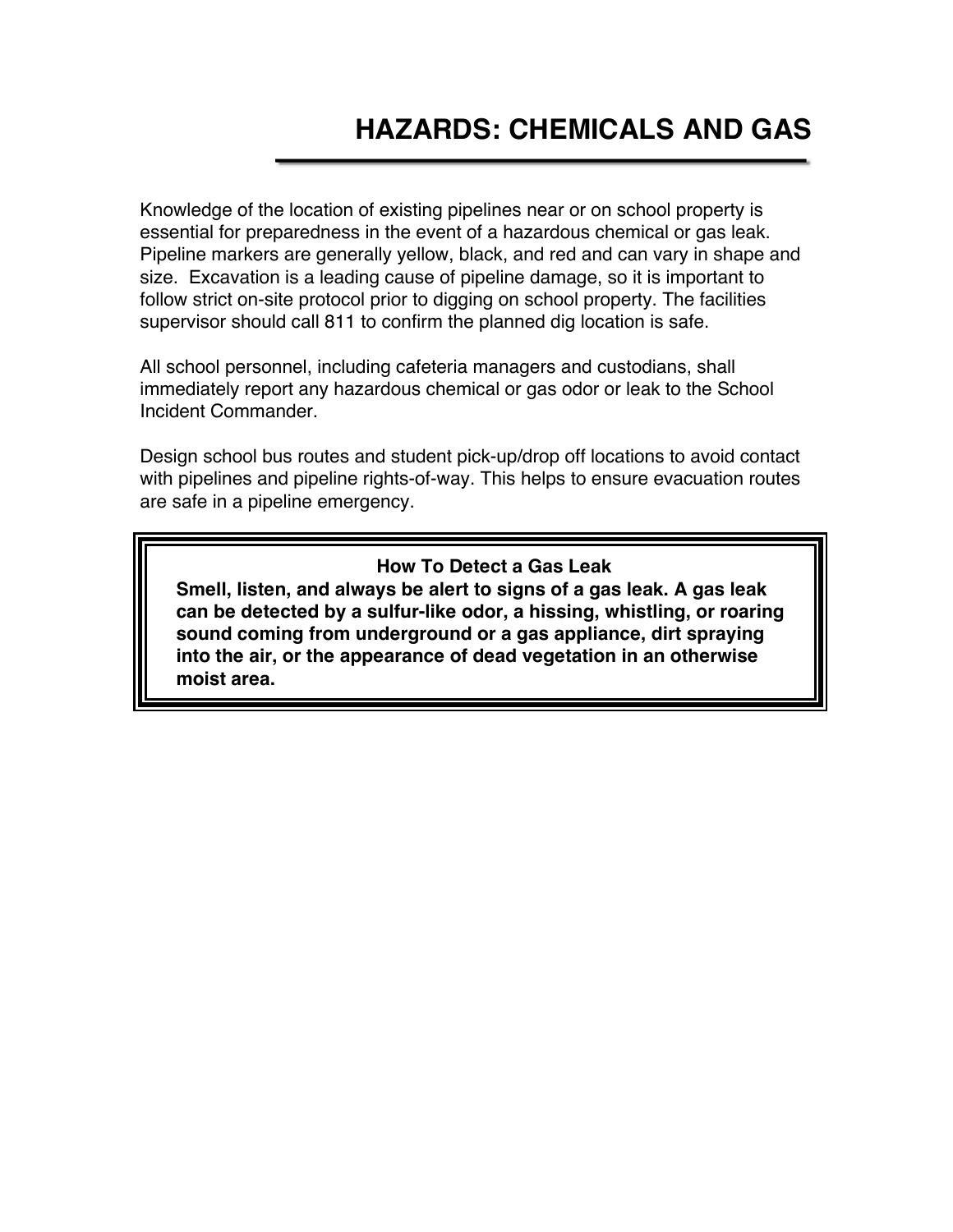A fire in the surrounding community can threaten school buildings and endanger students and staff. Response actions are determined by location and size of the fire, whether it is a wind-driven or chemical-driven fire, and how the surrounding terrain might influence the flames. Responding to a fire in the surrounding community requires "think-on-your-feet" alertness.

# **HAZARDS: FIRE ON-SITE**

An on-site fire necessitates quick and decisive action to prevent injuries and further spread of fire. All doors leading to the fire should be closed. Do not reenter the area for belongings. If the area is full of smoke, students and staff should be instructed to crawl along the floor close to walls to enable easier breathing and provide direction. Before opening any door, place a hand an inch from the door near the top to see if it is hot. Be prepared to close the door quickly at the first sign of fire. All fires extinguished on-site by school staff, regardless of size, require that the Fire Department be notified.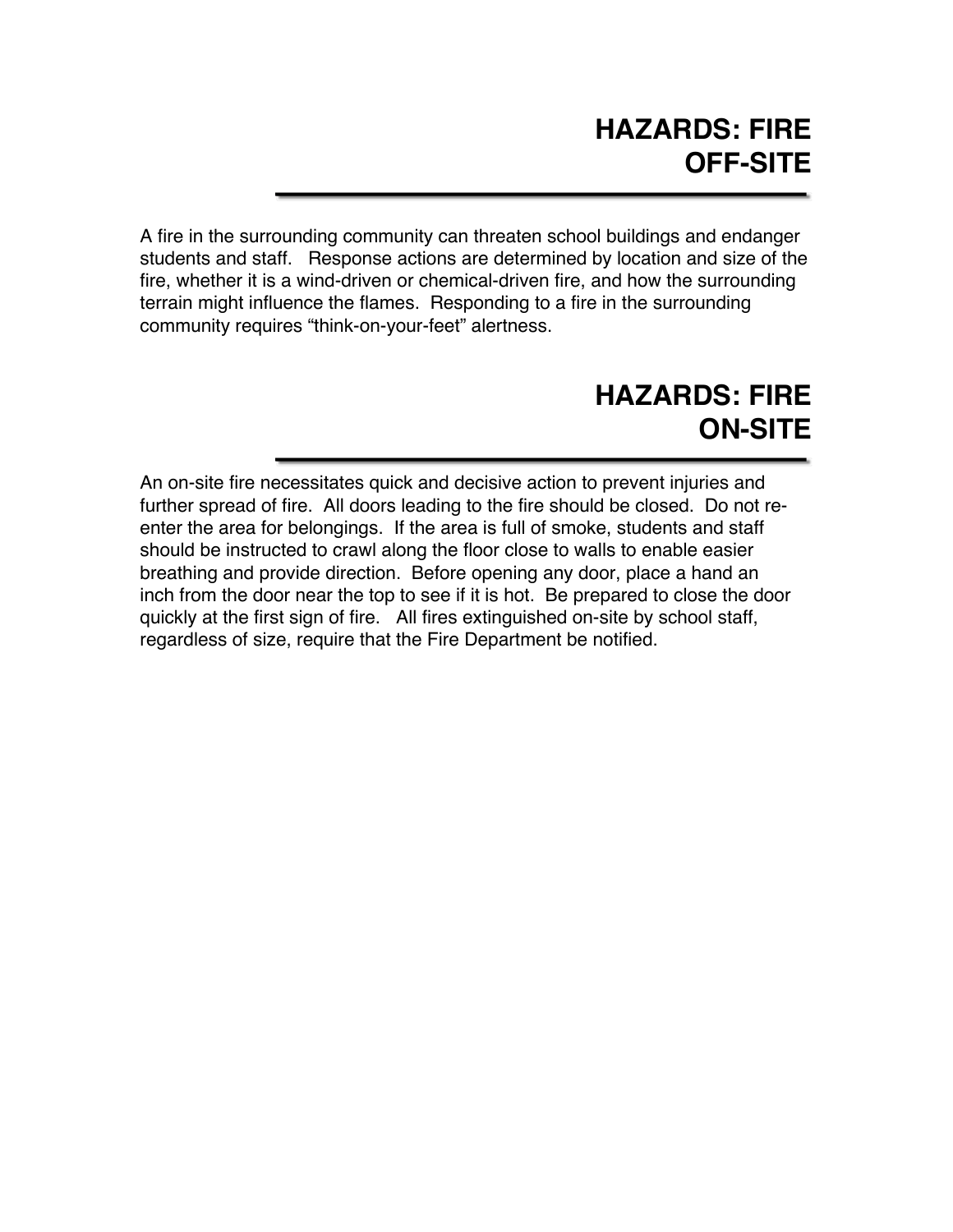First Aid response is an important part of any emergency response plan and should be developed in cooperation with partner agencies including local Emergency Medical Services, local hospitals, and the health department. All employees should be trained, and staff roles should be clearly defined and integrated into the site's written plan.

#### **THE BASICS OF FIRST AID RESPONSE**

- $\Box$  Remain calm and assess the situation
- $\Box$  Be sure the situation is safe for the responder
- $\Box$  In the case of serious injury involving difficulty breathing, loss of consciousness, uncontrolled bleeding, head injury, or possible poisoning, call 9-1-1 immediately
- $\Box$  Do NOT move a severely injured or ill person unless absolutely necessary for immediate safety
- $\Box$  If moving is necessary, protect the neck by keeping it straights to prevent further injury

#### **RECOMMENDED FIRST AID EQUIPMENT AND SUPPLIES FOR SCHOOLS**

- 1. Portable stretcher and cot with waterproof cover
- 2. Ten Triage Tags
- 3. Blankets, sheets/pillows/pillow cases (disposable covers are suitable)
- 4. Wash cloths, hand towels, and small portable basin
- 5. Covered waste receptacle with disposable liners
- 6. Bandage scissors, tweezers
- 7. Disposable thermometer
- 8. Pocket mask/face shield for CPR
- 9. Disposable latex free gloves
- 10. Cotton tipped applicators, individually packaged
- 11. Assorted Band-Aids (1"x3")
- 12. Gauze squares (2"x2"'; 4"x4"), individually packaged
- 13. Adhesive tape (1" width)
- 14. Gauze bandage (2" and 4" widths) rolls
- 15. Ace bandage (2" and 4" widths)
- 16. Splints (long and short)
- 17. Cold packs
- 18. Triangular bandages for sling & Safety pins
- 19. Tongue blades
- 20. Disposable facial tissues, paper towels, sanitary napkins
- 21. One flashlight with spare bulb and batteries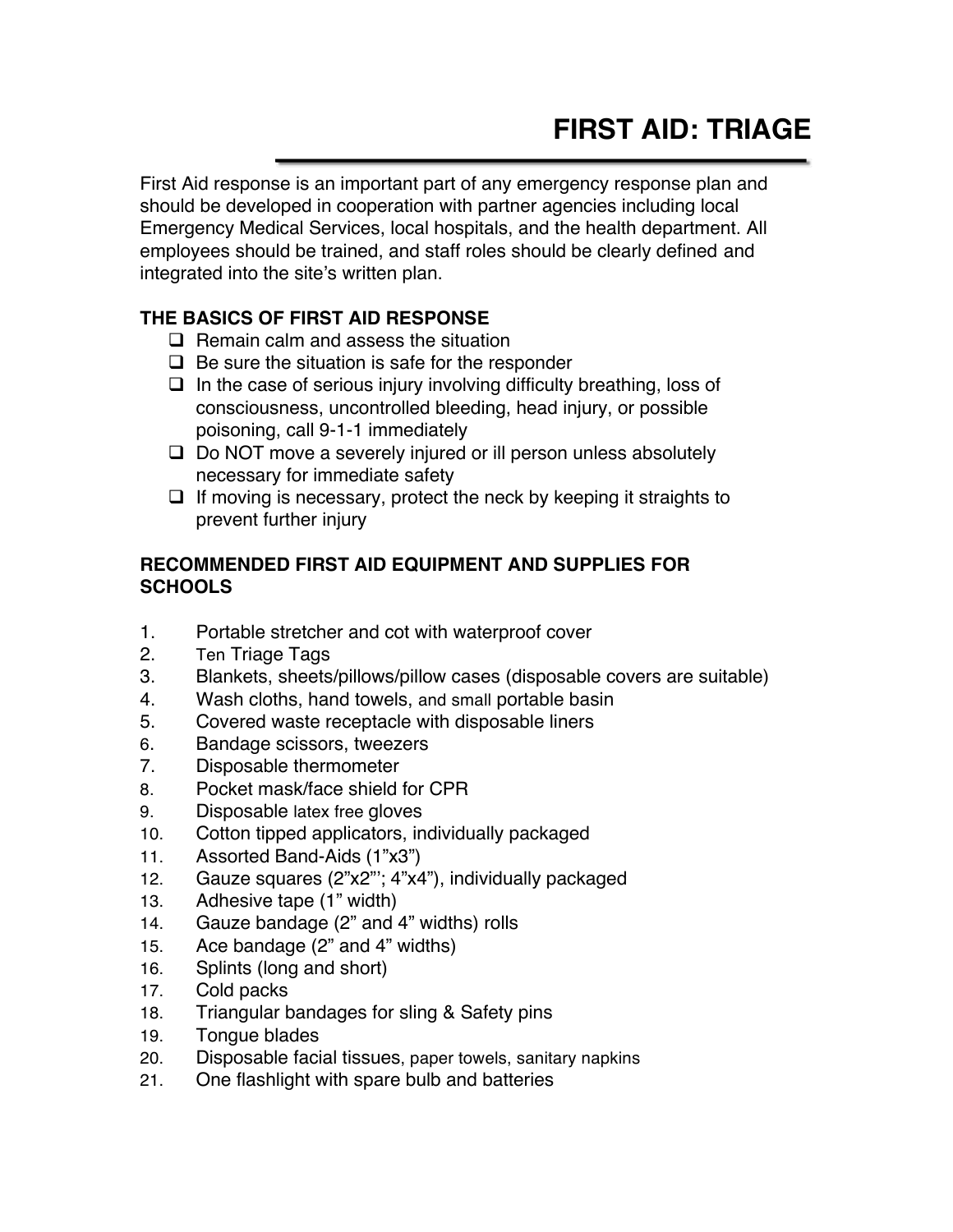#### **Remember**

**Respirations Perfusion** Mental Status

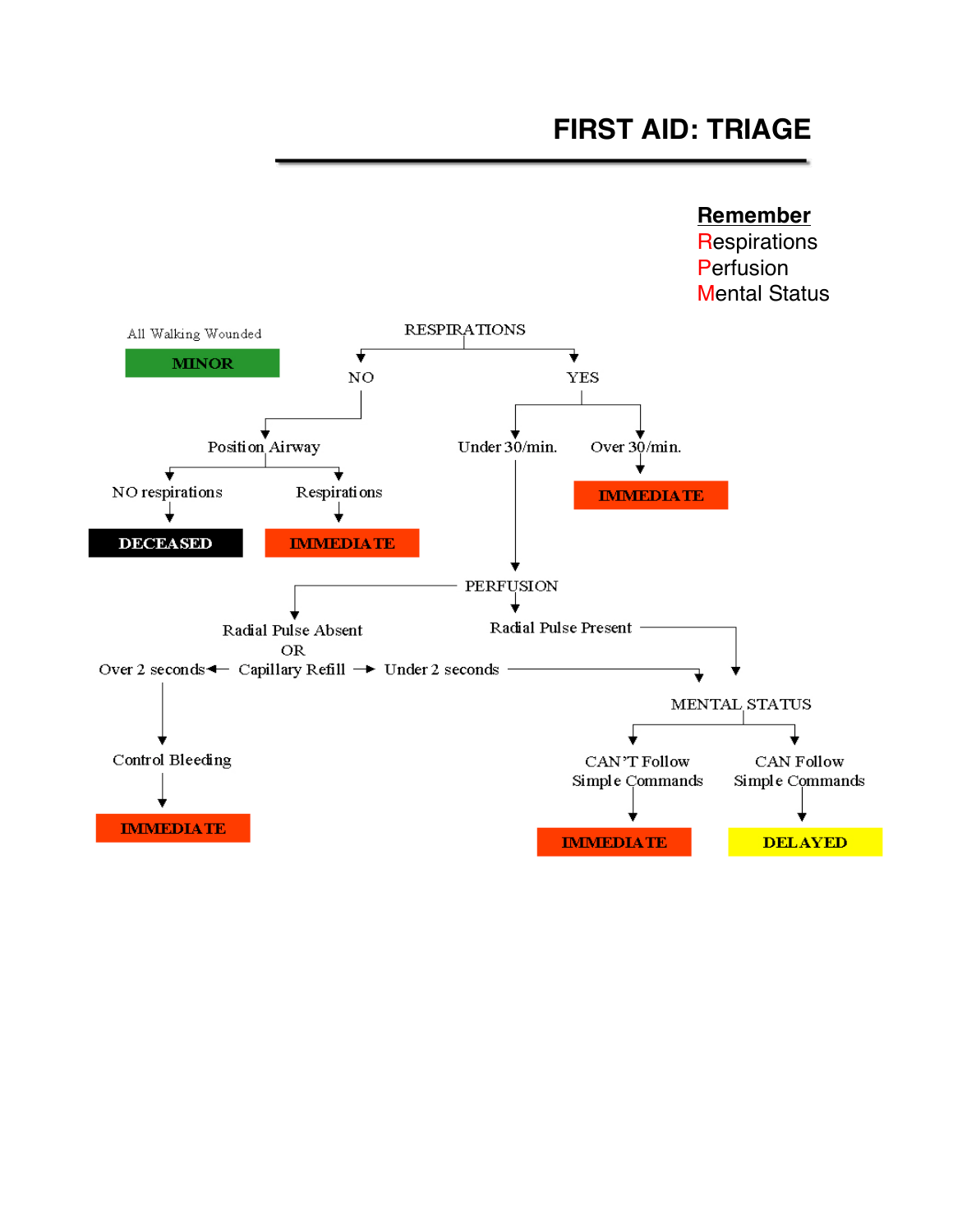# **SCHOOL INCIDENT COMMAND CHART**